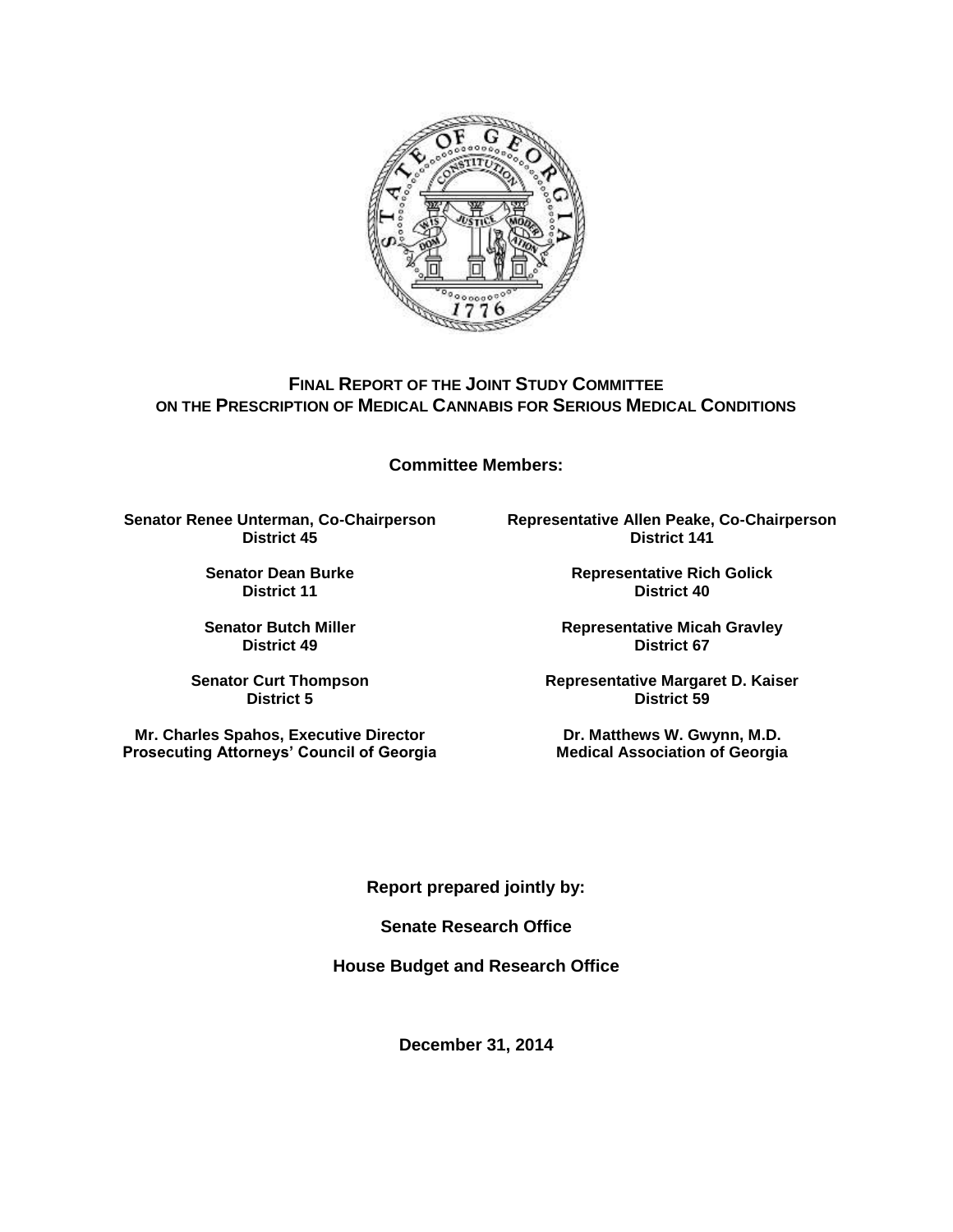## **TABLE OF CONTENTS**

| U.S. Department of Justice Memorandum on Guidance Regarding                      |  |
|----------------------------------------------------------------------------------|--|
|                                                                                  |  |
|                                                                                  |  |
| Letter from Mr. Charles Spahos (and all contained all characters and Appendix D) |  |

### **INTRODUCTION**

The Joint Study Committee on the Prescription of Medical Cannabis for Serious Medical Conditions (the "Committee") was created by Senate Resolution 981 during the 2014 Legislative Session of the Georgia General Assembly. The Committee was charged with undertaking a study of the issues relating to the potential prescriptive use of medical cannabis for serious medical conditions to determine whether it would be appropriate to enact legislation making new provisions or changing provisions of current law with regard to such prescriptive use. Senate Resolution 981 expressed the sense of the Senate that the state's purpose in desiring to study this matter is the compassionate, potentially life-saving use of medical cannabis, and that it is not the state's intent to sanction, encourage, or otherwise be construed as a movement in the direction of legalization of the recreational use of cannabis or other controlled substances.

Senator Renee Unterman of the  $45<sup>th</sup>$  and Representative Allen Peake of the 141<sup>st</sup> co-chaired the Committee, which held five public meetings at locations throughout the state. Committee hearings were held as follows:

- August 27, 2014, at the State Capitol, Atlanta, Georgia;
- September 10, 2014, at Mercer University, Macon, Georgia;
- October 1, 2014, at Georgia Gwinnet College, Lawrenceville, Georgia;
- November 12, 2014, at Georgia Regents University, Augusta, Georgia; and
- December 3, 2014, at the State Capitol, Atlanta, Georgia.

In addition to the co-chairpersons, the Committee was comprised of the following individuals:

- Senator Dean Burke of the 11th:
- Senator Butch Miller of the 49th:
- Senator Curt Thompson of the 5th;
- Representative Rich Golick of the 40th;
- Representative Micah Gravley of the 67th;
- Representative Margaret D. Kaiser of the 59th;
- Mr. Charles Spahos, Executive Director, Prosecuting Attorneys' Council of Georgia; and
- Dr. Matthews W. Gwynn, M.D., Specialist in Neurology, Medical Association of Georgia.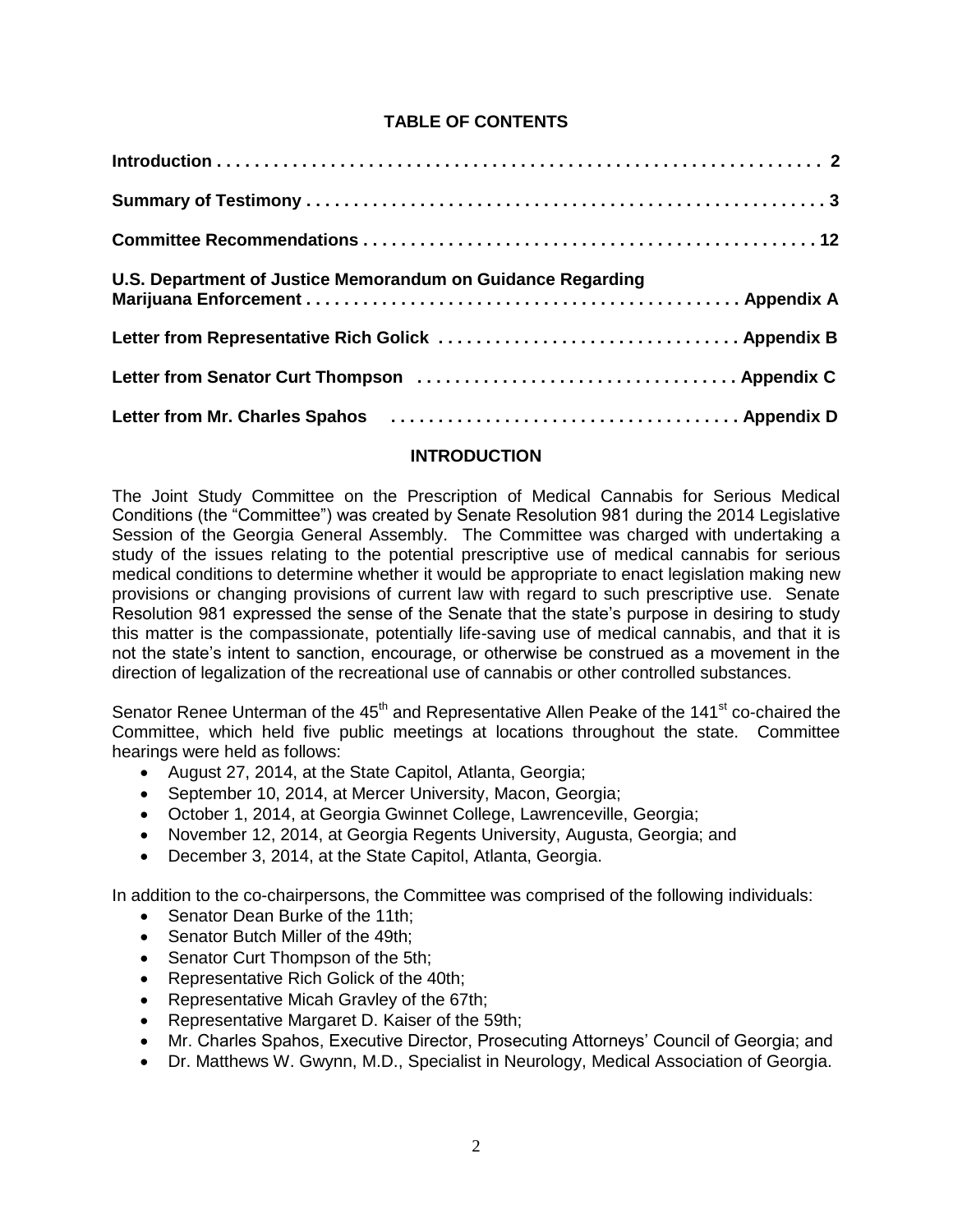### **SUMMARY OF TESTIMONY**

The Committee received testimony from the medical community, law enforcement agencies, and patient advocates on issues related to potentially legalizing and regulating the possession, cultivation, and distribution of cannabidiol (CBD) oil in Georgia. This testimony built and expanded upon the significant volume of testimony presented on House Bill 885, sponsored by Representative Peake, during the 2014 Legislative Session. The following summarizes the testimony presented to the Committee at its five meetings held throughout the state.

### **First Meeting: Wednesday, August 27, 2014**

The first meeting of the Committee was held at the State Capitol in Atlanta, Georgia, where testimony was given by the following individuals:

- Paige Figi. Ms. Figi is the mother of a Colorado child with intractable epilepsy. Ms. Figi treats her child with an oil derived from cannabis known as "Charlotte's Web," which has significantly reduced her daughter's incidence of gran mal seizures.
- Matt D. Cook, Manager, Cook Consulting, LLC, and former Senior Director for Enforcement, Colorado Department of Revenue. Mr. Cook was instrumental in designing the regulatory and enforcement structures for the State of Colorado's initial medical cannabis program.
- James Bell, Georgia Campaign for Access, Reform, and Education (Georgia CARE).

Paige Figi told the Committee the story of her seven year old daughter, Charlotte, who suffers from debilitating seizures brought on by a rare form of severe, intractable epilepsy. Ms. Figi indicated to the Committee that Charlotte once suffered up to 1,200 gran mal seizures each month, with the various treatments she underwent providing little relief. After the treatments proved unworkable, the Figi family explored the use of an oil derived from cannabis that, at the time, was rumored to have significant effects on reducing seizures. Ms. Figi told the Committee that, after starting the cannabis oil treatment, Charlotte's seizures fell to only three in total over an eight-month period, almost entirely eliminating them. She noted that Charlotte, during the time since starting her treatments, has shown considerable improvement in her autonomy and less dependence on her other medicines and equipment.

Ms. Figi noted that Colorado's programs and state laws which permit the use of cannabis oil for serious medical conditions have created numerous "medical refugees" from other states who have come to Colorado to use these medications to treat their children. She noted that hemp is largely an industrial waste product and that the strains bred in Colorado for treating pediatric conditions are designed to be specifically high in CBD and low in tetrahydrocannabinol (THC) generally with a THC content of less than 0.3 percent. This reduces most psychoactive effect from the THC component. Ms. Figi suggested that low-THC/high-CBD products, such as Charlotte's Web and similar strains, should be removed from Schedule I in the Georgia Controlled Substances Act so that testing and clinical trials can be conducted in Georgia without fear of prosecution.

Ms. Figi is currently working with non-profit partners to treat roughly 400 children in Colorado with the Charlotte's Web product. She noted anecdotal evidence she had collected suggesting that 78 percent of the patients treated with the product had seen at least a 50 percent reduction in seizure activity with no side effects. She stated that her organization guarantees an unlimited supply of the product to patients regardless of their ability to pay.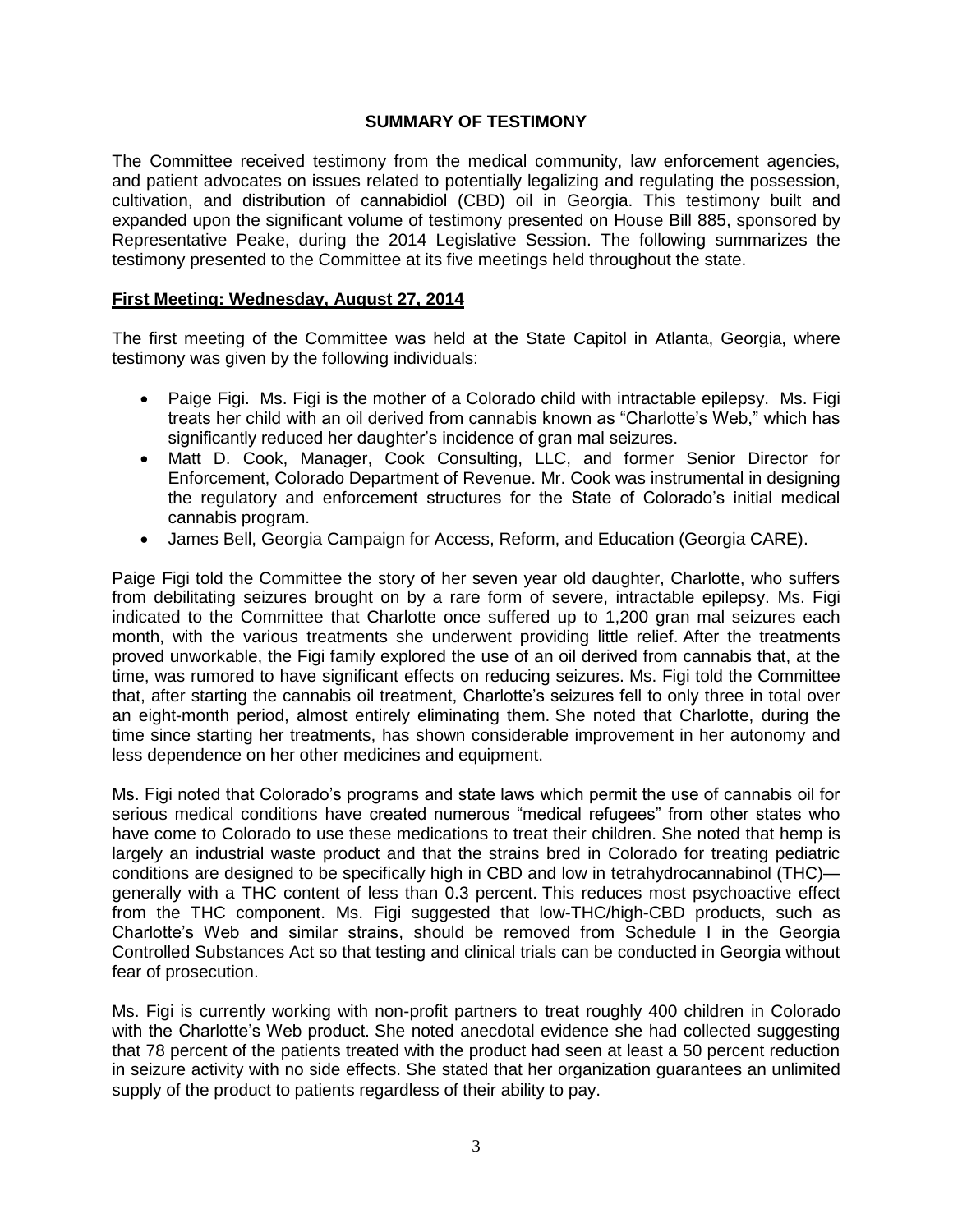Matt Cook testified regarding his experience as the head of enforcement for the Colorado Department of Revenue when the state's medical cannabis program was enacted by the legislature and brought online in the following months. Mr. Cook offered his opinion that the best way to promote a robust medical cannabis program in the state is to allow closely regulated cultivation and distribution of legalized forms of cannabis. In response to questions from Representative Rich Golick, Mr. Cook indicated that Missouri provides an example of several best practices security requirements for cultivation facilities, and requires testing and detailed labeling of all products produced for sale. Given his experience, Mr. Cook indicated that regulatory structures based on alcoholic-beverage control structures offer the best model for states to build from in designing medical cannabis regulatory programs.

With regard to cultivators, Mr. Cook recommended that a lottery system not be used to issue licenses. Instead, he stated that a detailed application and investigation process should be used, with applicants being required to post a sizeable cash bond. He indicated that it might make sense to divide cultivation licenses among pre-established regions or districts to ensure access in all areas of the state. He also suggested that limiting cultivation to academic institutions only (rather than licensed cultivators) may present some issues in terms of creating a sizeable supply of products, because many universities have been reluctant to engage in clinical research projects involving cannabis, as doing so in violation of current federal law could jeopardize the universities' federal funding.

Mr. Cook stressed that buy-in from cannabis industry participants, cooperation between state and local agencies, and implementing tested regulatory elements (including those described above) have been the key elements of success in other states that have started medical cannabis programs.

James Bell of Georgia CARE indicated that his organization wants to see a medical cannabis program in place that can help children and adults with glaucoma, Crohn's disease, posttraumatic stress disorder, cancer, HIV/AIDS, and patients with severe seizures. He stated his view that, in order to enable treatment of people with these conditions, patients, as well as their caregivers, need access to approved cannabis products.

### **Second Meeting: Wednesday, September 10, 2014**

The second meeting was held at Mercer University in Macon, Georgia. At this meeting, the Committee heard testimony from the following individuals:

- Aaron Klepinger: parent of child with seizure disorder; in Colorado;
- Chris Clark: parent of child with seizure disorder; wife in Colorado;
- Blaine & Shannon Cloud: parent of child with seizure disorder;
- Christina Cusack: suffers from multiple sclerosis;
- Katie Crosby: suffers from chronic pain;
- Daryl Hayes: parent of child with autism and seizure disorder;
- David Garrison: cancer patient;
- Sebastien Cotte: parent of child with mitochondrial disease; in Colorado;
- Katherine Bailey Lynch: parent of child with seizure disorder;
- Joshua Littrell: Air Force veteran suffering from chronic pain;
- Corey Lowe: parent of child with seizure disorder; moved to Colorado;
- Brian Cox: parent of child with seizure disorder; mom and child in Colorado;
- Perry Parks: veteran suffering from PTSD; and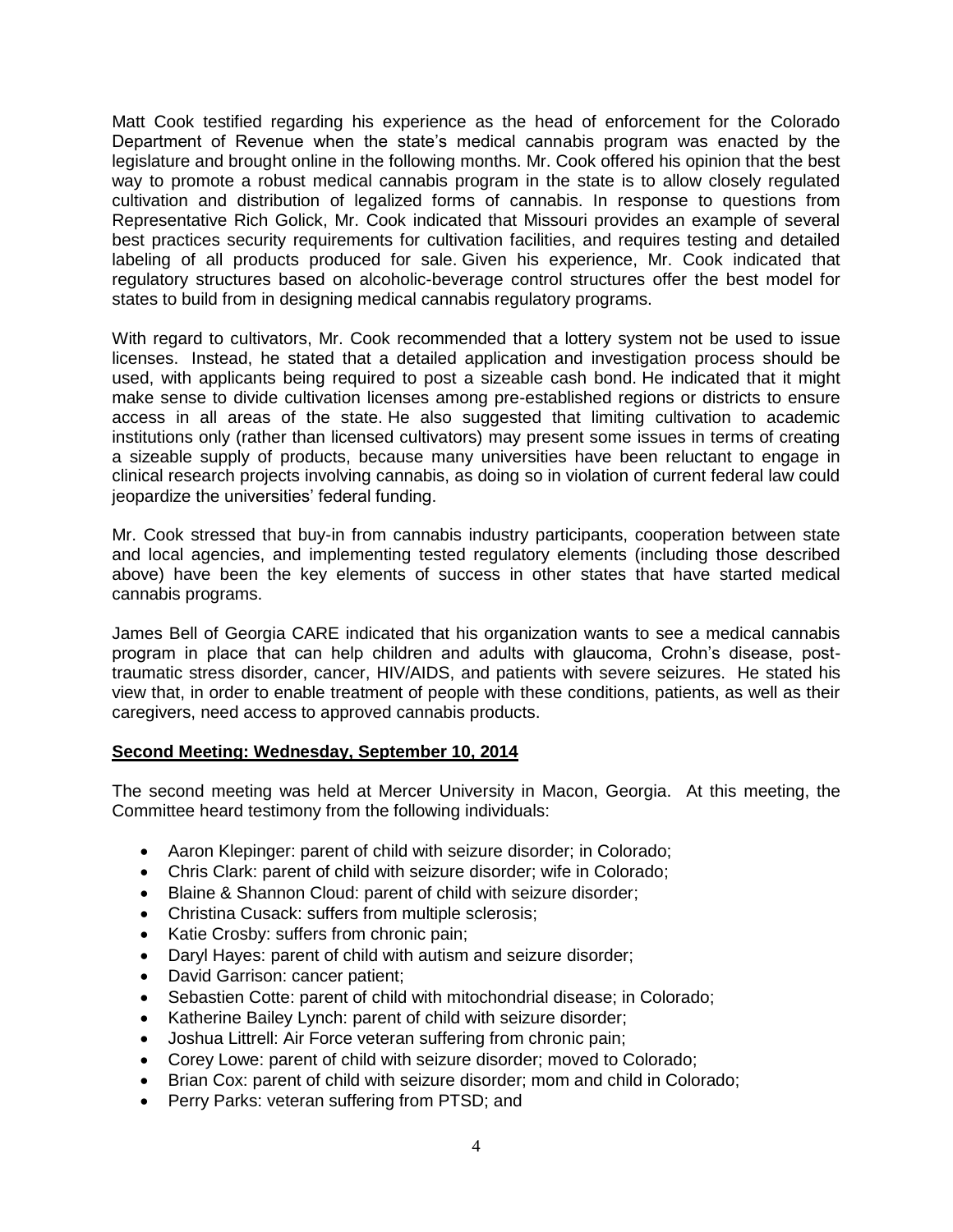Jason Cranford: Grower from Colorado who has provided cannabis oil to Georgia families.

Individuals suffering from seizure disorders, chronic pain, and mitochondrial disease testified in favor of cannabis oil with a high-CBD and low-THC concentration, whereas individuals suffering from multiple sclerosis, cancer, and PTSD testified in favor of full legalization of medical marijuana with higher THC concentrations.

Additionally, Jason Cranford, a Colorado citizen who cultivates cannabis oil, testified about his experience growing and distributing this drug to patients. In early 2010, Cranford began researching and analyzing cannabis with high CBD concentrations using an analytics lab in Colorado to test the drug. After five years of breeding this strain of marijuana, Cranford was able to reduce the amount of THC in the plant from 7 percent to 1 percent. Cranford was then hired by a pharmaceutical company and granted access by the National Institute of Health for the exclusive use of the government issued 507-patent to study cannabinoids. Cranford continued to study the drug and found that medical cannabis with high CBD concentrations was not toxic, even in high amounts. Cranford now treats patients with cannabis oil in Colorado through his non-profit organization, Flowering Hope Foundation.

#### Seizure Disorder

Aaron Klepinger's son, Hunter, suffers from a seizure disorder and is currently being treated with cannabis oil in Colorado. Prior to using cannabis oil, Hunter was treated with FDA approved seizure medications which caused pain, rapid weight gain, and extreme insomnia, and did not help to reduce the seizures. After moving to Colorado and using cannabis oil, Hunter has shown an increased awareness of his environment, increased eye contact with others, ability to track items visually, ability to tolerate movement better, and increased purposeful arm movement to interact with and explore his environment. Further, according to Mr. Klepinger, Hunter is calmer, happier, and less agitated.

Sergeant Chris Clark's son suffers from Lennox-Gastaut syndrome, a form of seizure disorder that is characterized by frequent and different types of seizures. Prior to using cannabis oil, Sgt. Clark tried twenty different FDA approved seizure medications that caused "horrible" side effects, including the inability to walk. Sgt. Clark's son also underwent brain surgery twice that helped reduce "drop attack" seizures, but did not reduce the frequency and number of seizures. After moving to Colorado and using cannabis oil, Sgt. Clark has noticed a large reduction in his son's seizures.

Testimony was also provided by Blaine and Shannon Cloud, Katherine Lynch, Daryl Hayes, Corey Lowe, and Brain Cox, all of whom have children with seizure disorders and advocate for cannabis oil.

#### Chronic Pain

Katie Crosby experiences chronic pain and has not been able to manage her pain effectively with the current pain medications on the market. Crosby testified that roughly 20 percent of Americans experience chronic pain and 10-15 percent of those people cannot work because of their pain. Although Crosby has not tried medical marijuana due to its illegality, she testified that cannabis oil helps reduce inflammation and pain. Additionally, the Committee heard testimony from Joshua Littrell who lives in Vermont, a state with legalized whole plant medical marijuana. Littrell grows marijuana and uses it to treat his chronic pain.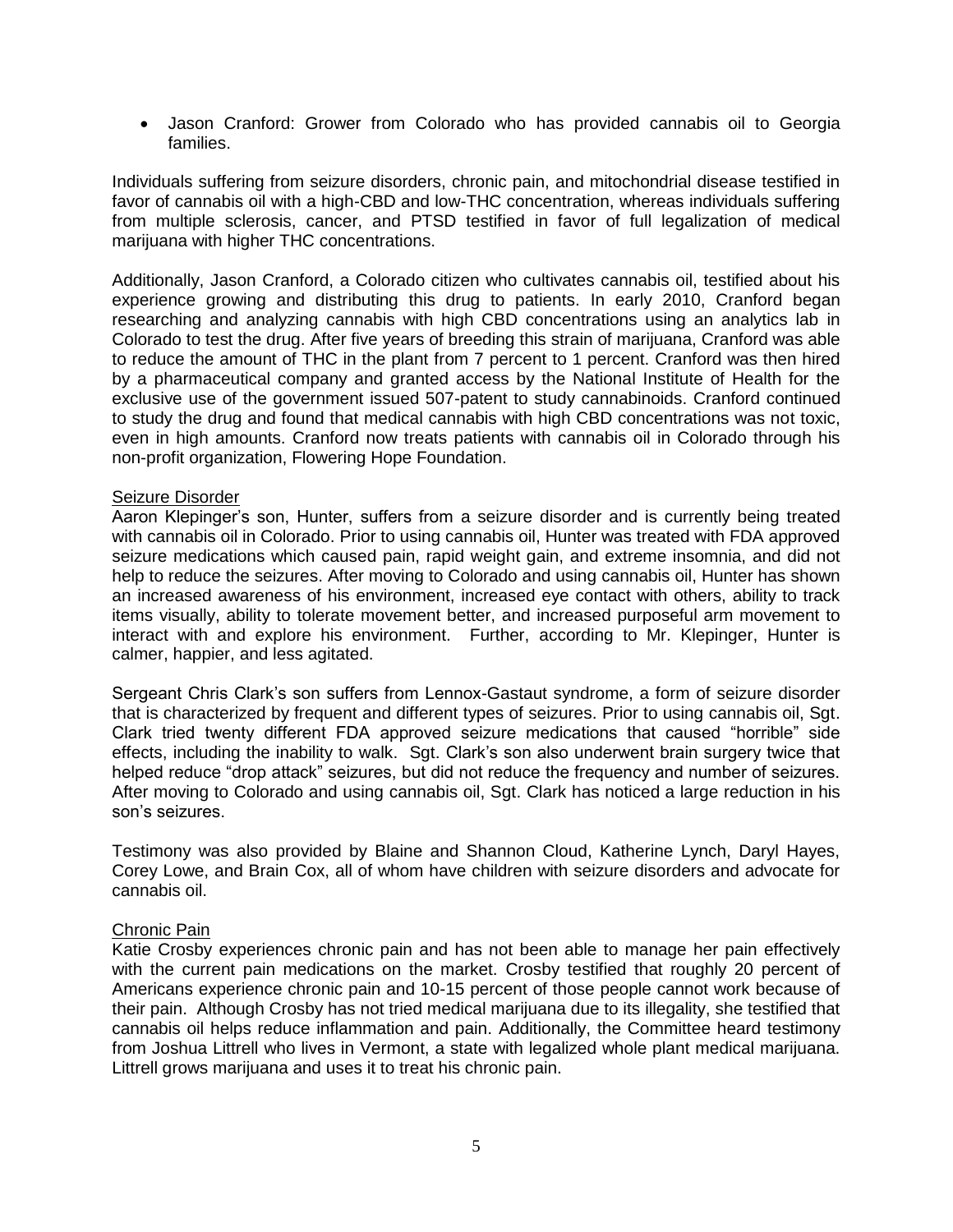### Mitochondrial Disease

Sebastien Cotte's son suffers from mitochondrial disease. Cotte testified that he treats his son with cannabis oil in Colorado and has noticed a 30 percent reduction in seizures. In addition, Cotte has noticed that his son is more alert and vocal.

#### Post-Traumatic Stress Disorder (PTSD)

Perry Parks, a veteran suffering from PTSD, testified that he uses medical marijuana every day to help manage his PTSD.

#### **Cancer**

David Garrison, a cancer patient, advocates for whole plant marijuana in a smokeable form. To deal with the enduring effects of chemotherapy, Garrison first tried to use narcotics (both hydrocodone and oxycodone). Garrison then chose to try marijuana, which has greatly minimized his anxiety, nausea, and pain.

### Multiple Sclerosis

Christina Crusack suffers from multiple sclerosis causing severe pain her in back. Crusack advocates for a whole plant marijuana in a smokeable form with a high THC concentration. Crusack uses marijuana (illegally) to manage her pain. She testified that after years of experiencing pain, marijuana was the first drug that helped reduce her pain, help her appetite, and increase her happiness.

### **Third Meeting: Wednesday, October 1, 2014**

The third meeting of the Committee was held at Georgia Gwinnett College's Student Center in Lawrenceville, Georgia, where testimony was given by the following individuals:

- Dennis Troughton, Deputy Director, Georgia Drugs & Narcotics Agency;
- Terry Norris, Executive Director, Georgia Sheriff's Association;
- Frank V. Rotondo, Executive Director, Georgia Association of Police Chiefs;
- John Cary Bittick, Monroe County Sherriff;
- Major Neil Franklin, Executive Director, Law Enforcement Against Prohibition;
- Jack Killorin, Director, Atlanta HIDTA, GBI;
- Chief Dennis Bell, Georgia Peace Officers Association;
- Ellen Gerstein, Gwinnett Coalition for Health;
- Danny Porter, Gwinnett County District Attorney;
- Chuck Spahos, Executive Director, Prosecuting Attorney's Council; and
- Dr. Greg Raduka, Georgia Marijuana Abuse Prevention Collaborative.

At the third meeting, law enforcement showed support for the legalization of CBD oil that would be grown, processed, and regulated in Georgia for the purpose of providing a treatment option for patients suffering from seizure-related disorders. Testimony indicated that there is a consensus among law enforcement agencies that their support of the legalization of CBD oil in Georgia is contingent upon the development and implementation of reliable and strict cultivation, regulation, and distribution processes. Georgia law enforcement agencies made it clear to the Committee that they did not support the legalization of marijuana for recreational use.

Decatur County Sheriff Wiley Griffin, president of Georgia Sheriff's Association, reported that Georgia's sheriffs are extremely concerned about the cultivation of cannabis. He further added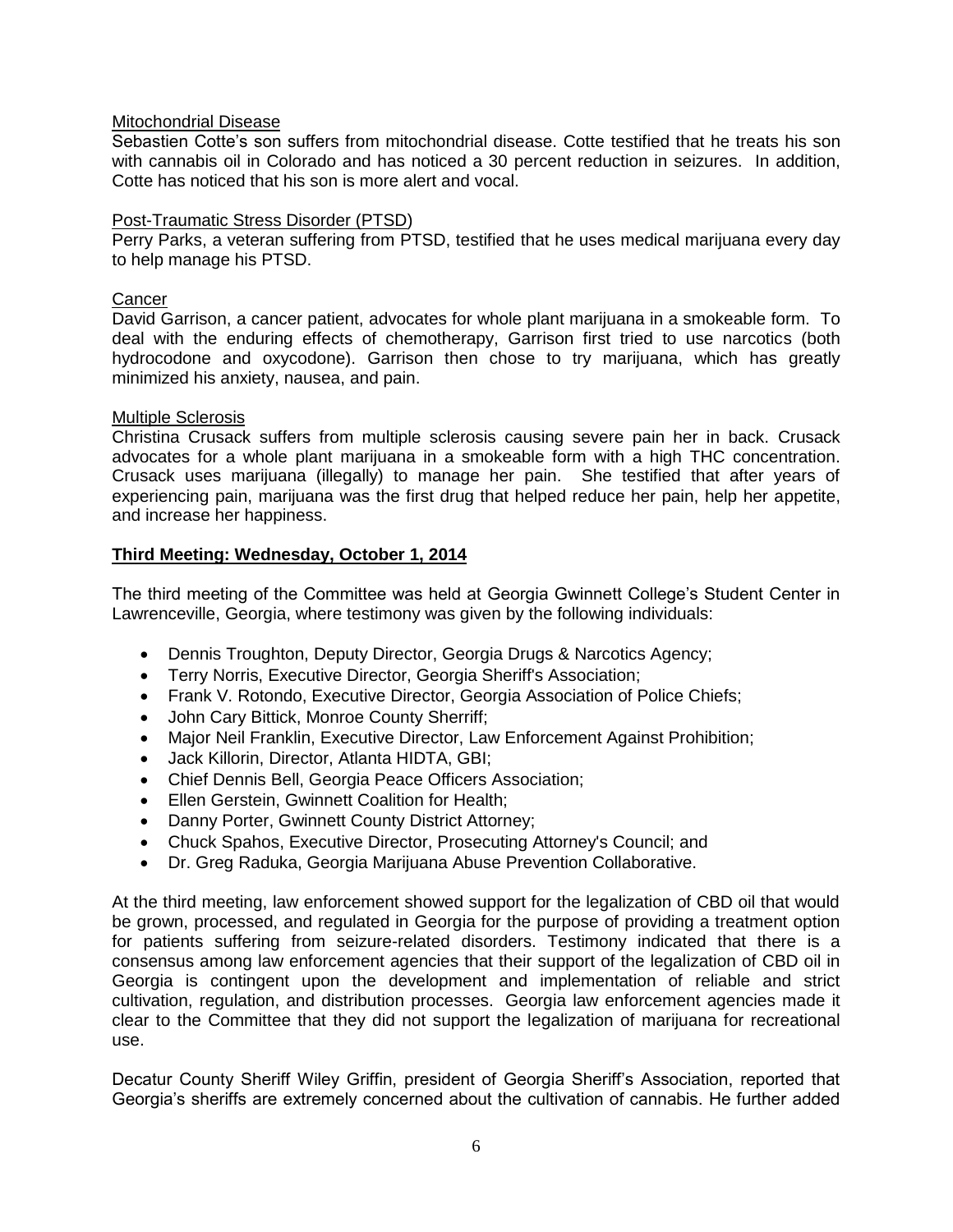that there must be strict security measures in place for cultivation and distribution. Mr. Terri Norris, Executive Director of Georgia Sheriff's Association, joined Sheriff Griffin in providing testimony to the Committee. Sherriff John Cary Bittick of Monroe County shared his support of regulating CBD oil in Georgia and briefly shared that Haley Cox moved from Monroe County to Colorado so her family could obtain CBD oil to treat her seizure disorders.

Mr. Frank Rotondo, Executive Director of the Georgia Association of Police Chiefs, urged that no one in his organization would ever want to deny children relief from pain. He further added that a mechanism for proper dispensing of CBD oil should be part of any bill that is drafted. Mr. Rotondo also suggested that "caretakers" of patients prescribed CBD oil should be vetted and dispensation to these caretakers should be limited and narrowly construed in future legislation. Like those who spoke before him, Mr. Rotondo expressed concern for the high market value for any cannabis-derived product on the black market. Dr. Gwynn, a member of the Committee, added that he is concerned about the standardization of CBD oil products and wants people to receive the medication they are supposed to receive, reminding the Committee that the efficacy and dosages of CBD oil is yet to be determined by clinical trials.

Ms. Ellen Gerstein of the Gwinnett Coalition for Health provided testimony to the Committee that reflected a strong concern regarding substance abuse in youth. She acknowledged that her organization does not want to prevent sick adults and children from receiving FDA-approved treatments, but reminded the Committee that there is "big money" behind medical cannabis and that the financial impact of dispensing it in Georgia should be considered.

Mr. Jack Killorin, Atlanta HIDTA Director for GBI, echoed the statements of those who provided testimony before him and added that any crop grown in Georgia must be strictly controlled to ensure that it does not end up on the black market. He told the Committee that there is an ongoing epidemic of pharmaceutical abuse and that he supports compassionate distribution.

Chief Dennis Bell of the Georgia Peace Officers' Association reminded the Committee that the American Medical Association (AMA) recommends that marijuana remain classified as a Schedule I controlled substance. He supports keeping an open mind while considering CBD oil as treatment option. However, Georgia should be careful to not start a slippery slope that leads to the legalization of marijuana for recreational use.

Mr. Danny Porter, chair of the Prosecuting Attorney's Council (PAC), told the Committee that he feels strongly that CBD oil be viewed as a medication made from cannabis and that we move away from using the term "medical marijuana." State prosecutors have been clear that they have no interest in depriving the citizens of this state from legitimate medical care. They also will not support a law that conflicts with federal law; doing so would result in a professional ethics issue. Mr. Porter told the Committee that the burden is on the medical community to enable CBD oil to be available to patients as a medication by certifying a patient's condition. Mr. Porter has also agreed to assist in determining the appropriate levels of THC to be included in any future legislation. Mr. Chuck Spahos, Executive Director of PAC and Committee member, echoed the statements made by Mr. Porter, adding that nothing prevents a physician from classifying a condition that would authorize possession of a medication.

Major Neil Franklin, Executive Director of Law Enforcement Against Prohibition, told the Committee that resources related to education and treatment are very low and people in need of CBD oil should not be forced to obtain it from dangerous and non-regulated markets. He stressed that Georgia must regulate this medication.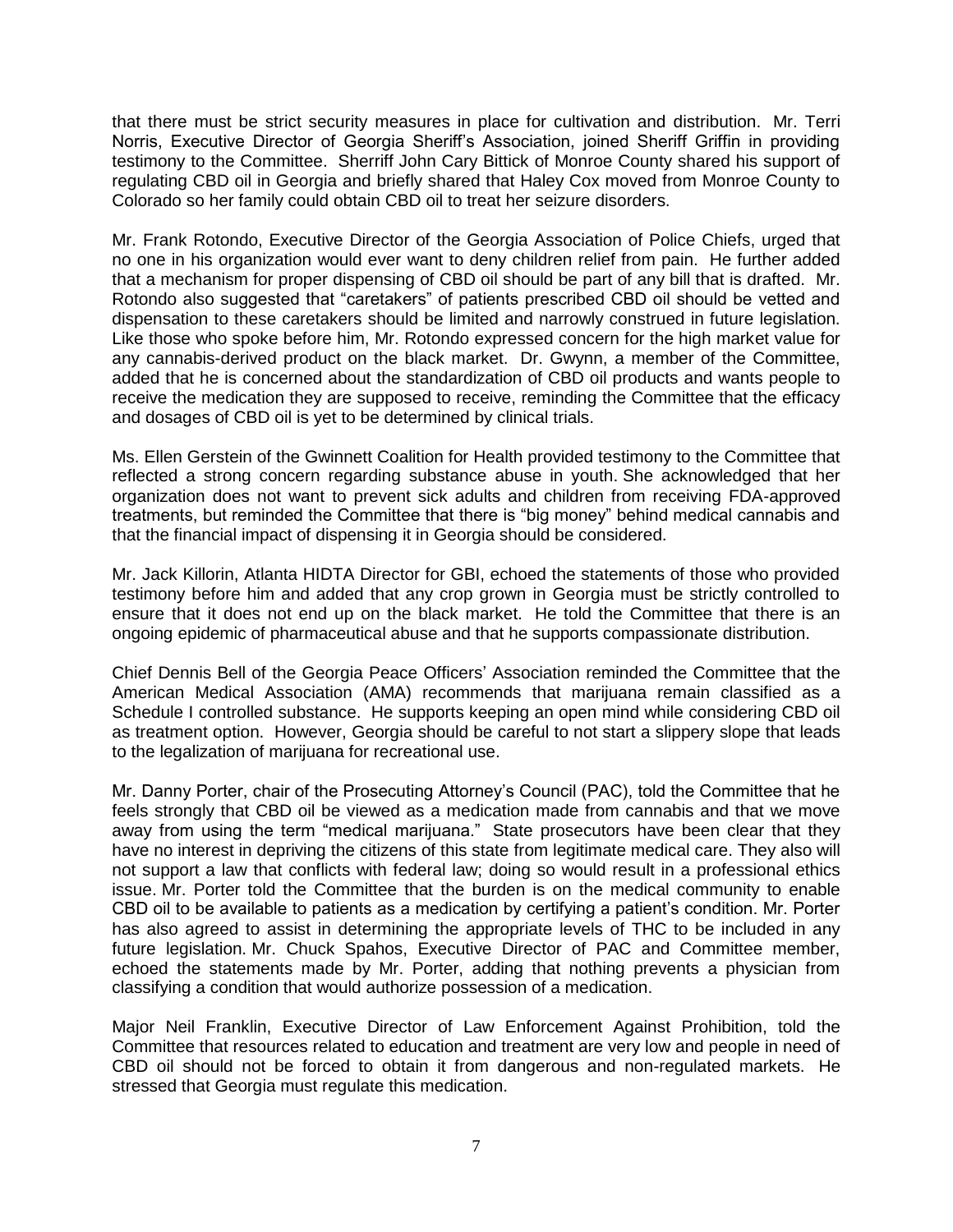Dr. Gregg Raduka of the Georgia Marijuana Abuse Prevention Collaborative provided a PowerPoint presentation to the Committee that applauded Georgia legislator's desires to help children and showed support for the Governor's Epidiolex® program at Georgia Regents University. He explained to the Committee that legalizing medical marijuana can create a "slippery slope" that could lead to the legalization of marijuana for recreational use. He reported that legal marijuana is currently a \$3 billion industry in the United States and this figure is expected to double in size by 2018. Dr. Raduka also stressed the importance of protecting Georgia's children from harm and ensuring that medical ingredients derived from marijuana are safe for consumption.

## **Fourth Meeting: Wednesday, November 12, 2014**

l

The fourth meeting was held at Georgia Regents University (GRU) in Augusta, Georgia, where testimony was provided by the following individuals:

- Dr. Michael Diamond, Interim Senior Vice President, Research, Georgia Regents University;
- Dr. Yong Park, Principal Investigator, Department of Neurology, Georgia Regents University and Health System;
- Dr. Cynthia Wetmore, Director, Innovative Therapy/Phase I Program, Aflac Cancer and Blood Disorders Center; Director, Center for Clinical and Translational Research, Emory, Children's Pediatric Research Center;
- Dr. Terry M. Himes, Neurologist, Medical Center of Centerra;
- Jason Cranford, Colorado Grower, Flowering Hope Foundation; and
- Dr. Peter Buckley, Dean, Medical College of Georgia, Georgia Regents University.

GRU partnered with Governor Deal in April of 2014 to organize and conduct a scientific study for treating children with medication-resistant epilepsy with CBD. Since then, GRU has initiated a "fact finding mission" to identify feasible options for acquiring pharmaceutical grade CBD to conduct clinical trials and determine necessary steps for initiating the State of Georgia Clinical Study for medication resistant epilepsy.

The CBD product to be used in the State of Georgia Clinical Study is Epidiolex®, which is manufactured by GW Pharmaceuticals (GW Pharma) and has an "orphan designation" with the FDA in the treatment of Dravet Syndrome and Lennox-Gastaut Syndrome.<sup>1</sup> This orphan designation does not alter the standard regulatory requirements and process for obtaining marketing approval. Specifically, the safety and effectiveness of a drug must still be established through adequate and well-controlled studies. GW Pharma has six years of pre-research into cannabinoids in epilepsy, and Epidiolex® is classified as an anti-inflammatory, anti-convulsant, anti-oxidant, neuroprotective. The FDA recently granted Fast Track designation to GW's Epidiolex®, in the treatment of Dravet syndrome, a rare and catastrophic treatment-resistant

<sup>1</sup> The Orphan Drug Act (ODA) provides for granting special status to a drug or biological product ("drug") to treat a rare disease or condition upon request of a sponsor. This status is referred to as orphan designation, which requires that both the drug and the disease or condition must meet certain criteria specified in the ODA and FDA's implementing regulations at 21 CFR Part 316. *See*

[http://www.fda.gov/ForIndustry/DevelopingProductsforRareDiseasesConditions/HowtoapplyforOrphanProductDesi](http://www.fda.gov/ForIndustry/DevelopingProductsforRareDiseasesConditions/HowtoapplyforOrphanProductDesignation/default.htm) [gnation/default.htm.](http://www.fda.gov/ForIndustry/DevelopingProductsforRareDiseasesConditions/HowtoapplyforOrphanProductDesignation/default.htm)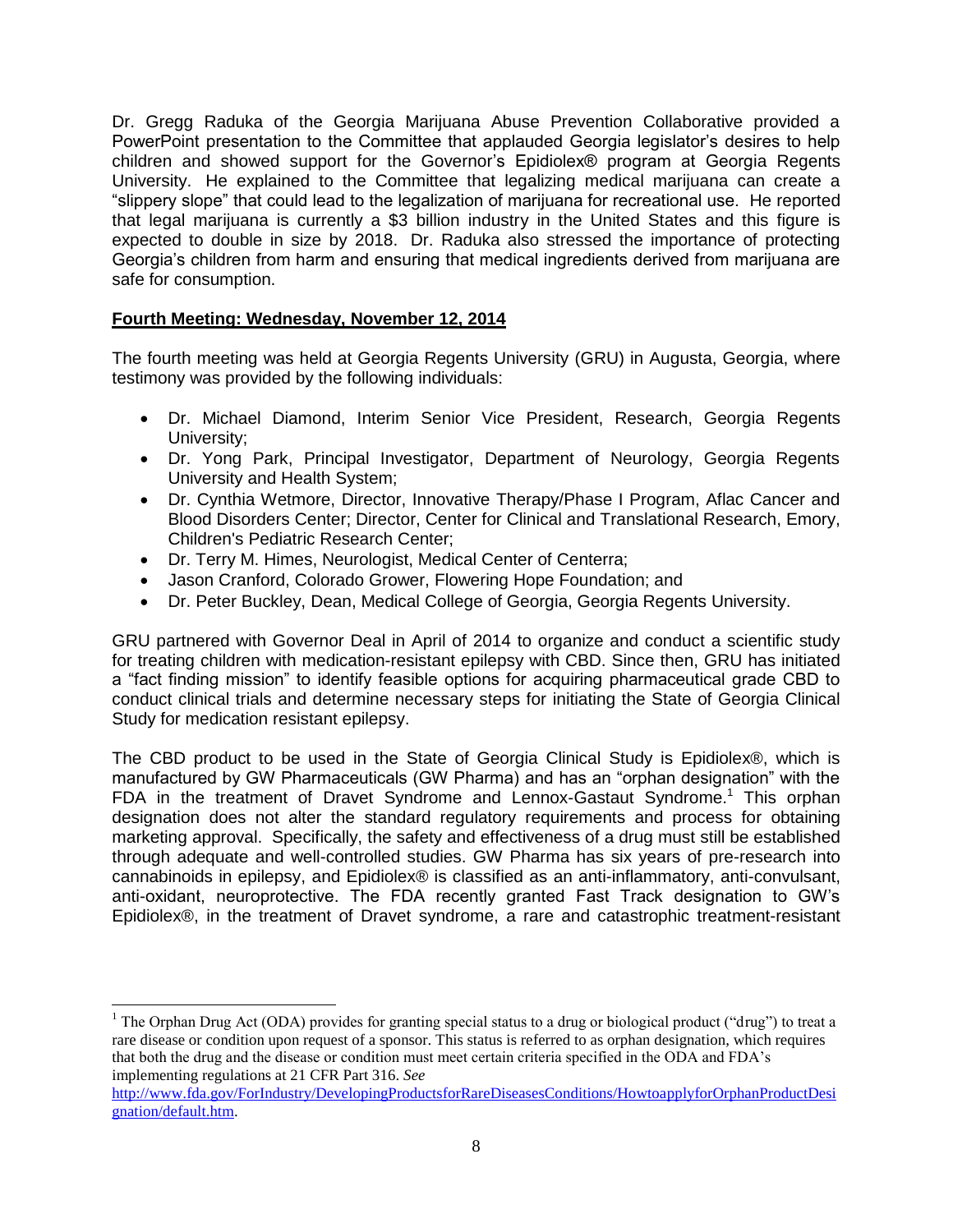form of childhood epilepsy.<sup>2</sup> This affords greater access to the FDA for the purpose of expediting the Epidiolex®'s development, review, and potential approval to get the drug to patients earlier.

Dr. Michael Diamond provided the Committee with an update and overview of the clinical trial plans at GRU. He shared with the Committee that Epidiolex® is being provided at no cost by GW Pharma. Thus far, the study has cost about \$400,000.00, which GRU has absorbed with hopes that the outcome will be positive. The cost to conduct the clinical trial study on 50 children for one year is estimated by GRU to be about \$8 million.

The Committee then heard discussion from a panel of physicians including Dr. Diamond, Dr. Cynthia Wetmore and Dr. Yong Park. The panel weighed in on issues surrounding conducting clinical trials on Epidiolex® and how the efficacy of the drug will be measured. Senator Unterman inquired about whether anyone is concerned or looking into the prolonged effect of CBD on the development of the brain. Dr. Diamond indicated that the research will not examine long-term effects, given constraints on resources, but he stated that long-term effects are an important part of studying the efficacy of the medication. Senator Burke also stated that the medical community should carefully weigh whether CBD oil has a place in children's healthcare. In response, Dr. Cynthia Wetmore agreed that any drug that is given to children should be carefully examined and screened for its potential effects on a developing child's brain. Dr. Wetmore stressed to the Committee that she would not give this drug to her own child without confirming its safety and efficacy through clinical trials.

Senator Unterman asked the panel whether the children in the study would remain on their current medications. The panel answered by explaining that the FDA has given guidelines on this issue and that it is preferable that the children selected for the study are on at least two medicinal agents while still presenting with high frequency seizures.

Dr. Terry Himes, a neurologist form the Medical Center of Centerra emphasized to the Committee the importance of providing parents of children with seizure disorders adequate guidance, support, and assistance in monitoring for potential toxicity as a result of receiving Epidiolex®.

Jason Cranford, a grower from Colorado who previously provided testimony at the second meeting, shared with the Committee the patient data he has collected through his non-profit Flowering Hope Foundation. The Committee expressed its appreciation that Mr. Cranford followed up with this information and indicated so during his presentation. Dr. Gwynn pointed out that Mr. Cranford did not have as much data on as many patients as he had hoped to see. While Mr. Cranford kept records on the patients receiving CBD oil, these records lacked consistency in how efficacy was measured. Mr. Cranford explained that this information is difficult to standardize because the parents of the children receiving the CBD oil cannot be controlled. Representative Peake asked Mr. Cranford how many patients he has treated. Cranford indicated that he has seen over 200 patients and has been breeding strains of CBD oil for five years.

At the end of the meeting, Senator Thompson commented on the quality of life for patients and suggested that multiple tracts in addition to clinical trials should be pursued for very severe, low

l  $2$  FDA's Fast Track program facilitates the development and review of drugs intended to treat serious conditions and fill an unmet medical need. *See* [http://www.orphan-drugs.org/2014/06/13/gw-pharmaceuticals-announces-epidiolex](http://www.orphan-drugs.org/2014/06/13/gw-pharmaceuticals-announces-epidiolex-receives-fast-track-designation-fda-treatment-dravet-syndrome/)[receives-fast-track-designation-fda-treatment-dravet-syndrome/.](http://www.orphan-drugs.org/2014/06/13/gw-pharmaceuticals-announces-epidiolex-receives-fast-track-designation-fda-treatment-dravet-syndrome/)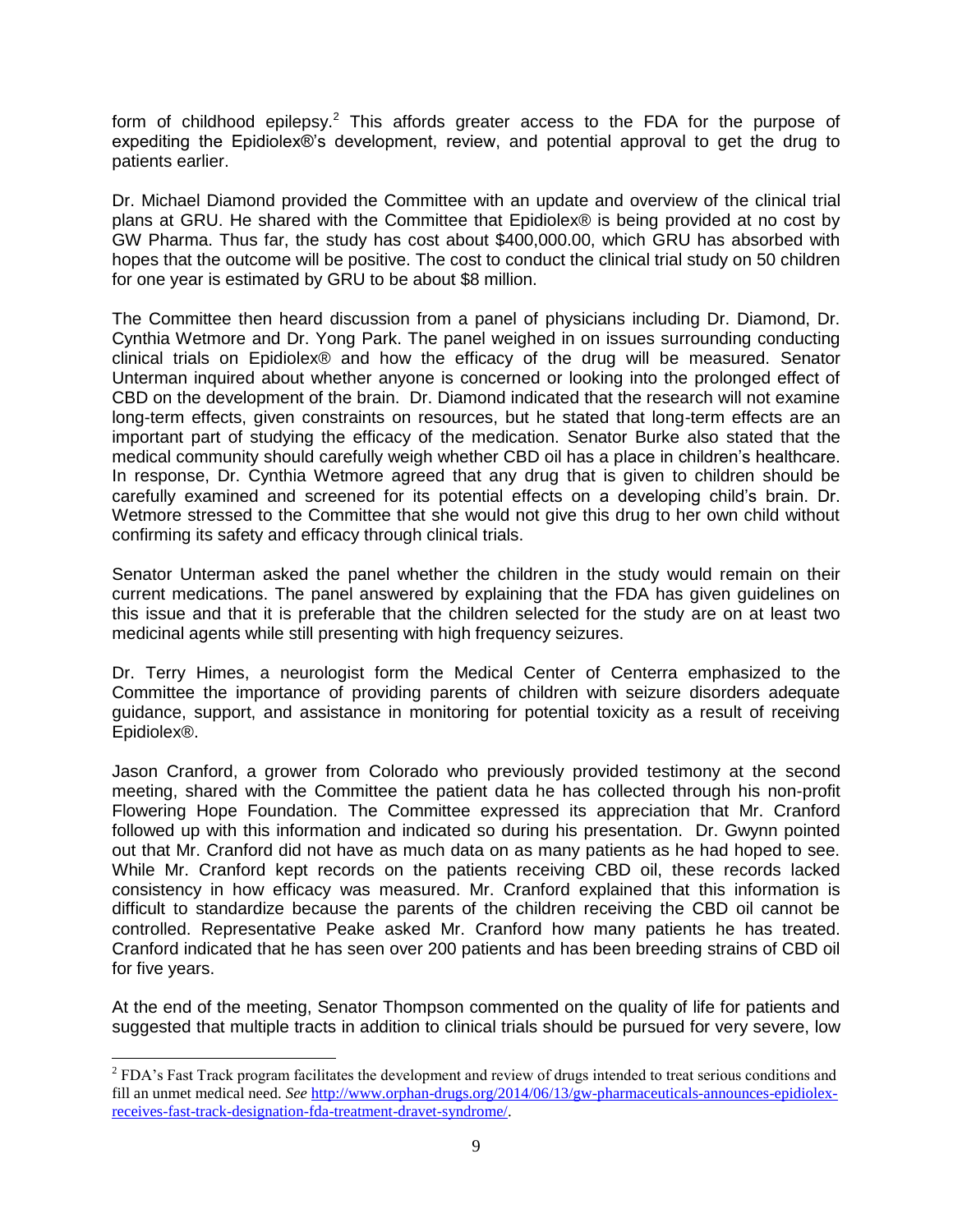quality of life scenarios. He added that "clinical only" access to CBD derivatives will not address the issues relating to people wanting to move to other states where CBD oil can be legally prescribed and possessed. Representative Peake also asked the Committee to consider whether the business model for CBD oil in Georgia would work, noting his view that a for-profit model would be sustainable.

### **Fifth Meeting: Wednesday, December 3, 2014**

The final meeting of the Committee was held at the State Capitol in Atlanta, Georgia, where testimony was provided by the following individuals:

- Dr. James Smith, physician and former member of the Medical Association of Georgia. Dr. Smith is also the parent of a child with seizure disorders. Dr. Smith's daughter lives in Colorado and is currently being treated with cannabis oil.
- Rick Allen, Director of Georgia Drugs & Narcotics Agency.
- Virginia Galloway, Southern Regional Director for the Faith and Freedom Coalition.

Dr. James Smith provided testimony about his daughter, Marlow, and the effect of cannabis oil on treating her seizures. Marlow developed a seizure disorder at age six. She experiences "drop attack" seizures which result in a loss of muscle control that cause the individual to "drop" to the ground when the seizing begins, which often results in physical injuries as individuals hit objects as they fall. Prior to Marlow's treatment with cannabis oil, she was on the maximum dosage of three anti-seizure pharmaceutical drugs that, according to her father, made her into a "zombie." Additionally, prior to her treatment with the oil, Marlow experienced up to 30 seizures per day.

Dr. Smith's wife and daughter moved to Colorado and begin treating Marlow with Charlotte's Web, a strain of marijuana in the form oil that is high in CBD and low in THC, five months ago. Now Marlow can go several days without experiencing any seizures, and on bad days she will experience one or two seizures. Additionally, Marlow has been weaned off of one pharmaceutical drug thus far, and Dr. Smith testified that he has witnessed dramatic, positive results in her behavior.

Dr. Smith also provided testimony regarding the guidelines in place for administering oil. He testified that every batch of the oil extracted from the plant is sent to independent lab for testing. The results from those tests are sent to the parents and doctors, and doctors base their recommended dosages off of results. Those results indicate whether there are pesticides or fungicides in that strain in addition to the bacterial count and concentrations of CBD to THC in the strain. Finally, Dr. Smith testified that there are currently 17 families that have moved to Colorado from Georgia for the purpose of treating their children with the Charlotte's Web oil.

Rick Allen testified regarding his experience as the director of the Georgia Drugs and Narcotics Agency. In an effort to learn more about medical cannabis, Rick Allen spoke with members from the U.S. Drug Enforcement Administration (DEA). Allen testified that cannabis is and will likely remain a federally controlled Schedule I substance. In order for it to be removed from this category, the FDA would need to change its stance or Congress would need to pass a law decriminalizing it. Currently, the federal prosecutors have been instructed not to prosecute individuals for cultivating medical marijuana if they are in compliance with the guidelines set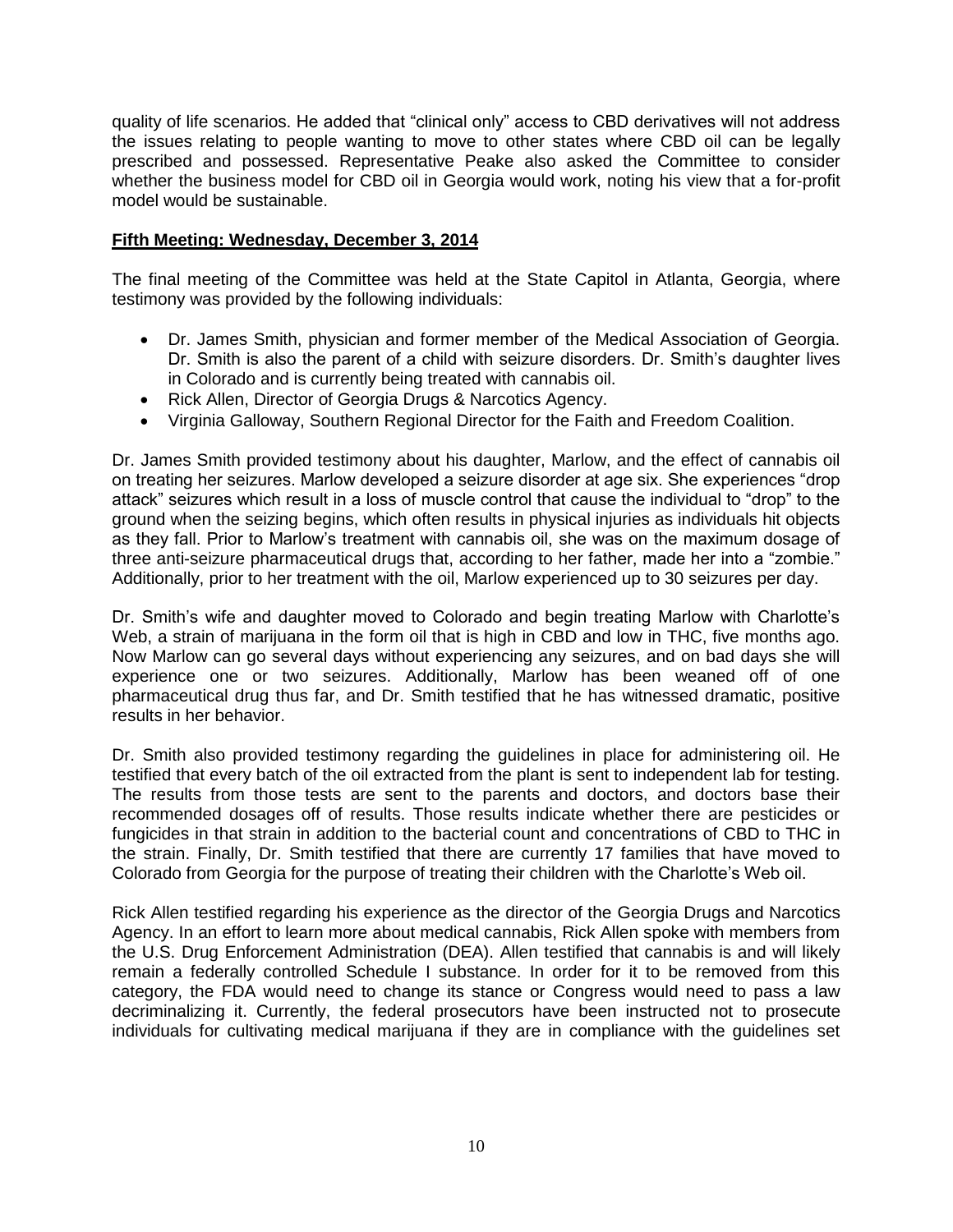forth in the U.S. Department of Justice's current guidance on prosecution of marijuana offenses, a document known as the "Cole Memorandum."<sup>3</sup>

Additionally, Mr. Allen reiterated that, under federal law, a physician cannot write or issue a prescription for a Schedule I Controlled Substance. Therefore, as is done in Colorado and other states, practitioners recommend that patients can benefit from the use of medical cannabis but do not issue a formal prescription.

Allen also testified about the methods for producing cannabis oil. The current method for production used in states like California and Colorado is known as the Butane Gas Extraction method. This method involves running butane gas through a pipe that contains the marijuana leaves in order to create the oil. The oil must then sit out until the butane gas is released. Allen testified that this has caused a rise in the number of lab explosions, sometimes resulting in as many as one per day. A more reliable and effective method for extracting CBD oil from the cannabis plant is the method utilized by GW Pharmaceuticals in Great Britain. This costly method of extraction requires the use of a centrifuge to extract the oil. Allen testified that this method produces pharmaceutical-grade CBD oil.

Allen also testified about the issues Florida has faced administering its medical marijuana program. Although legislation moved in Florida last year, the state does not currently have a seed source to begin production and no farms to produce cannabis. Allen testified that Colorado is willing to supply Florida with the seeds; however, transportation across state lines will prove difficult for Florida due to existing trafficking laws. Additionally, Allen testified that if Florida started the grow cycle today it would take 150 days before the crop would be ready for processing into oil.

Further, Florida has no administrative rules in place to oversee cannabis production. Each time the overseeing agency proposes a rule regarding cannabis production an administrative law judge rejects the rule. Allen's advice for Georgia was to write legislation regarding medical cannabis in a manner that contains details and standards by which a viable rule can be adopted, so as to avoid the issues Florida is facing.

Finally, Allen testified that GBI Crime Lab does not currently possess the equipment or have trained personnel to test for percentage levels of THC in cannabis. Instead, the lab can only test that for the presence of THC in the cannabis oil. Allen testified that in order to purchase the necessary equipment and personnel required for this kind of testing, the crime lab will need a substantial increase in appropriations.

Virginia Galloway, the Southern Regional Director for the Faith and Freedom Coalition, provided testimony regarding concerns and issues for legislators to address as the upcoming bill is drafted. Galloway's first concern is the lack of a formal, double-blind study to determine the long-term effects of THC in small dosages. Additionally, Galloway questioned the monitoring and evaluation of the program, the scope of the bill, and the conditions that will be treatable with the cannabis oil. Further, Galloway voiced concerns regarding the process for children after they are released from the study as to whether they continue receiving medication. Galloway

 $\overline{\phantom{a}}$ 

 $3$  The "Cole Memorandum" is a memorandum issued by Deputy Attorney General James M. Cole on August 29, 2013 in which he issued guidance to federal prosecutors regarding enforcement priorities of the U.S. Department of Justice with respect to marijuana in light of actions taken by numerous states to provide for medical and/or recreational use of marijuana within their borders. The Cole Memorandum has been reproduced in this Report in its entirety in Appendix A.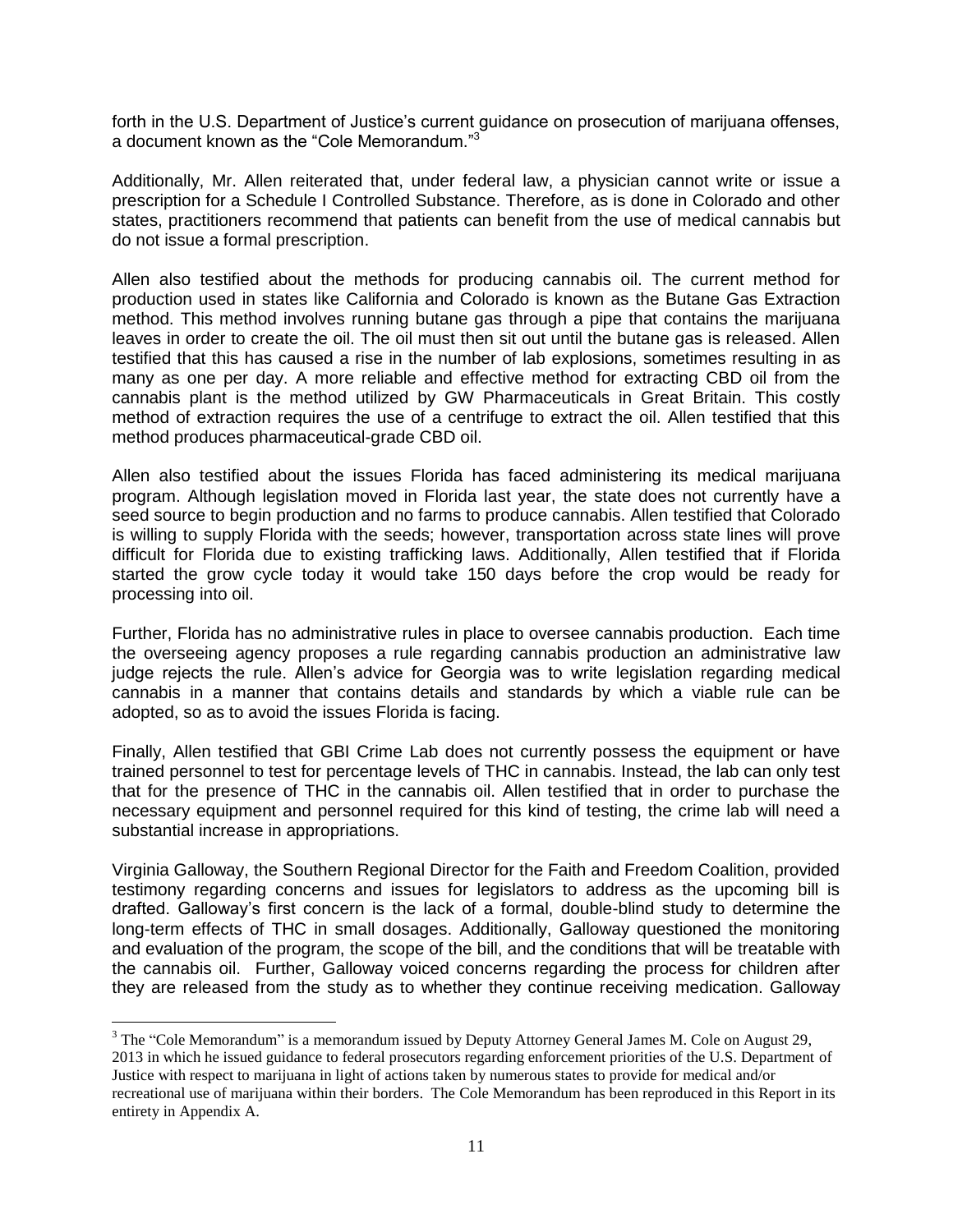asked the Committee who will be eligible for the oil and how much it will cost to research, regulate, and enforce the law. Finally, Galloway requested that the legislators address the issue of civil forfeiture in the bill.

# **COMMITTEE RECOMMENDATIONS<sup>4</sup>**

The Committee recommends that the General Assembly adopt the following measures:

### **1. Changes to existing Georgia statutes on controlled substances to accommodate use of certain specific strains of marijuana for treatment of medical conditions.**

- The General Assembly should leave unamended any statute that prohibits the use of marijuana and all unlawful products and activities associated with marijuana crimes.
- However, the General Assembly should amend the provisions of the Georgia Controlled Substances Act which ban possession of marijuana by creating a narrow exception allowing a defined set of qualified patients with specified medical conditions to register with the state and be issued a patient registry card to purchase, possess, and use an oilbased, non-smokeable form of marijuana that is low in THC and contains an appropriate ratio of CBD to THC. Such marijuana should only be used by such qualifying patient to treat his or her specified medical condition(s).
- The General Assembly should also create a definition in the Georgia Controlled Substances Act for such oil-based, non-smokeable form of marijuana that is low in THC and contains an appropriate ratio of CBD to THC.

### **2. Support of clinical research efforts in Georgia regarding use of certain strains of marijuana for treatment of medical conditions.**

- The General Assembly should create statutory authorization for state-approved medical research to be conducted in state facilities with funds other than those provided by the federal government.
- Such statute(s) should also prohibit any form of marijuana from being unlawfully present in any medical facility or teaching hospital in this state unless the federal government has issued approval for research or other clinical study in accordance with federal regulations or if the lead administrator of a medical facility issues written approval for an exception for the holder of a patient registry card.
- The General Assembly should also continue to support Georgia Regents University in its pursuit of approval for conducting clinical trials on Epidiolex®. Specifically, the General Assembly should (a) place the line item for funding of this trial in a section of the budget other than that pertaining to the Board of Regents; (b) prohibit the charging of money for participation in these trials; and (c) encourage GW Pharma to contribute to the costs of the study.

 $\overline{\phantom{a}}$ 

<sup>&</sup>lt;sup>4</sup> Additional statements from some Committee members have been included as appendices to this report.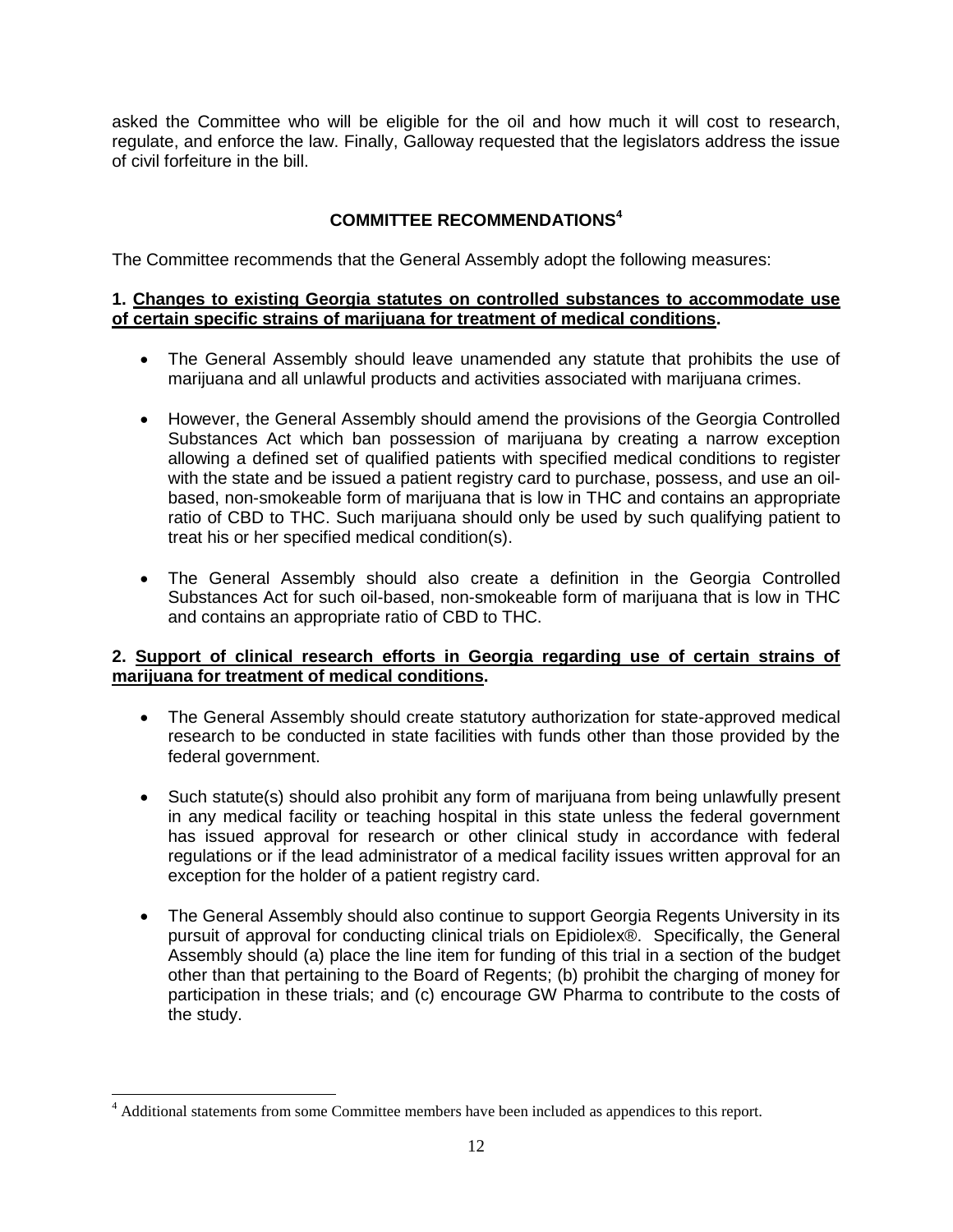In addition to the recommendations listed above which were agreed upon by the Committee as a whole, some individual members of the Committee have suggested additional measures for the General Assembly's consideration. Such members feel that the General Assembly should establish a strictly regulated system of cultivating, processing, and dispensing certain strains of marijuana with the following elements:

- Full repeal the Controlled Substances Therapeutic Research Act, which became law in Georgia in 1980.
- Legislation should contain a requirement that approved medical marijuana products shall not be smoked;
- Such program must exceed the guidelines issued by the U.S. Department of Justice in the Cole Memorandum regarding marijuana enforcement;
- Such program should require licensing and registration of medical marijuana businesses and the owners, managers, employees, and contractors for such businesses at the Georgia Department of Revenue for fees sufficient to offset program costs;
- Such program should require use of a secure, real-time inventory tracking system to be managed by the Georgia Department of Revenue, with software designed to track every cannabis plant in this state "from seed to sale" using radio-frequency identification (RFID) tagging;
- Legislation should authorize state and local law enforcement agencies to access tracking system information, enter the premises of any medical marijuana business at any time, with or without prior notice, for a bona fide law enforcement purpose, and increase drug trafficking penalties for any medical marijuana business licensee convicted for criminally diverting medical marijuana cultivated in this state;
- Legislation should provide immunity from prosecution for crimes including, but not limited to, crimes under the Georgia Controlled Substances Act for holders of patient registry cards or their identified caregivers in possession of medical marijuana obtained in Georgia from a retail medical marijuana business or obtained lawfully from another state;
- Legislation should direct the Georgia Department of Public Health to establish and utilize a confidential patient registry database with software designed to interface with the Georgia Department of Revenue tracking system referenced above. Such software should permit access to real-time information about qualifying patients and the validity of a qualified patient's registration;
- Legislation should set strict guidelines to implement statutory requirements for a physician to be permitted to recommend medical marijuana to a patient in this state;
- Legislation should create a Physician Advisory Board to counsel the Georgia Department of Public Health and issue findings for reporting to the Commissioner of Public Health and/or to the General Assembly on patient and physician issues; and